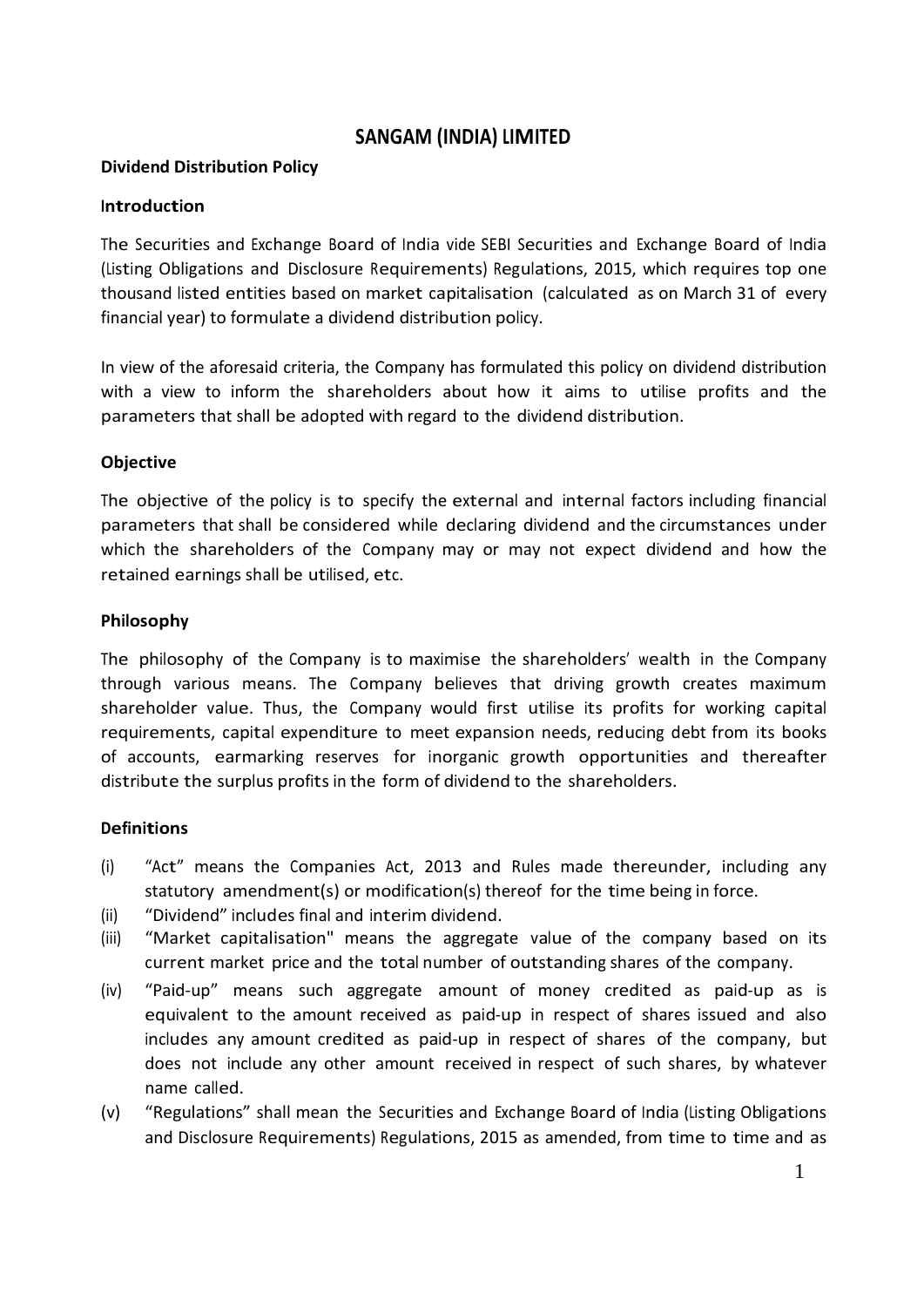notified by the Securities and Exchange Board of India.

## **Declaration and payment of Dividend**

In compliance with Section 51 of the Act, the Company shall pay dividend proportionately, i.e., in proportion to the amount paid-up on each share. Dividend for a financial year shall be paid after the annual financial statements of the Company are finalised and the amount of distributable profits is available. The declaration and payment of dividend shall be in accordance with the provisions of Sections 123 to 128 of the Act. Pursuant to the provisions of Section 123 of the Act, the Board shall recommend dividend for any financial year subject to the following:

- (a) out of the profits of the Company for that year arrived after providing for depreciation; or
- (b) out of the profits of the Company for any previous financial year(s) arrived at after providing for depreciation and remaining undistributed; or
- (c) out of both (a) and (b).

The Board of Directors of the Company, while declaring or recommending dividend shall ensure compliance with statutory requirements under applicable laws including the provisions of the Companies Act, 2013 and Listing Regulations. The Board of Directors, while determining the dividend to be declared or recommended, shall take into consideration the advice of the executive management of the Company and the planned and further investments for growth apart from other parametersset out in this Policy.

The dividend distribution shall be as per the recommendations of the Board and shallalways be decided at an annual general meeting of shareholders in case of final dividend. The Board of Directors (Board) may consider declaration of interim dividend depending upon the cash flow situation of the Company.

The Board of Directors of the Company may not declare or recommend dividend for a particular period if it is of the view that it would be prudent to conserve capital for the then ongoing or planned business expansion or other factors which may be considered by the Board.

## **Parameters for declaration of dividend**

The Board shall consider the following various circumstances like current year's profit, future outlook, reinvestment opportunities of the Company, tax benefits, Company's present and future performance for declaration and payment of dividend.

## **(i) Financial parameters**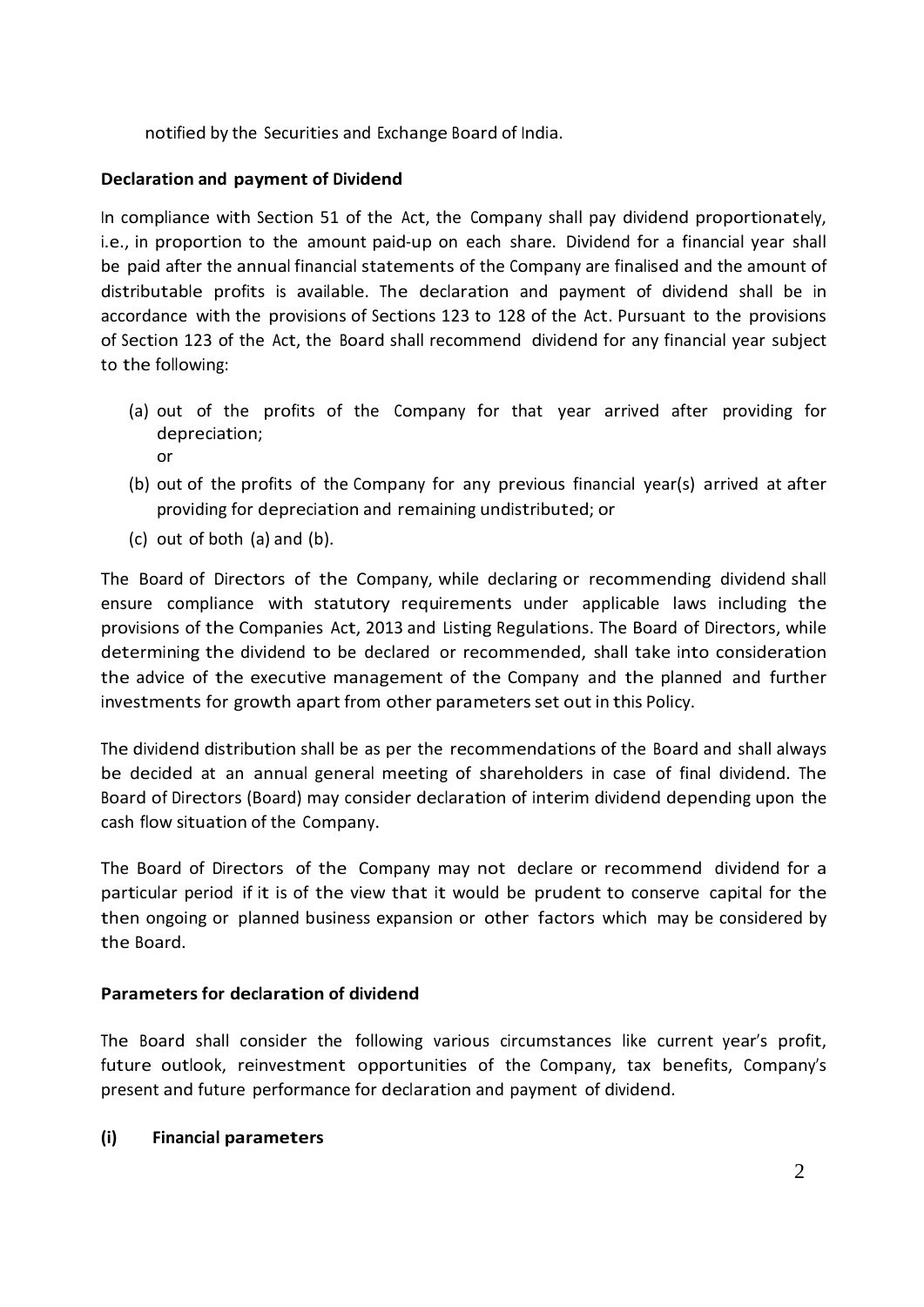- (a) Availability of profits;
- (b) Financial feasibility of the Company;
- (c) Favourable Debt Equity ratio;
- (d) Debt interest coverage ratio;
- (e) Liquidity position;
- (f) Business expansions, acquisitions, etc.;
- (g) Favourable state of the capital markets;
- (h) Profit growth.

## **(ii) External Factors**

- (a) Shareholders' expectations;
- (b) Uncertain or recessionary economic and business conditions;
- (c) Restrictions imposed under the Act with regard to declaration of dividend;
- (d) Sectorial performance;
- (e) Future uncertainties and industrial downturn;
- (f) Government policy
- (g) Agreement with lenders, if any.

## **(iii) Internal Factors**

- (a) Growth rate of past earnings;
- (b) Growth rate of predicted profits;
- (c) Expansion and modernisation of existing business;
- (d) Investment in research and development;
- (e) Working capital requirements;
- (f) Mergers and Acquisitions;
- (g) Investments in subsidiaries/Joint ventures/associates;
- (h) Buyback options;
- (i) Approach adopted residual, stability or hybrid
- (j) Any other factor/material event which Board may consider from time to time.

# **(iv) Utilisation of retained earnings**

The decision of utilisation of retained earnings of the Company shall be based on the following factors:

- (a) Acquisition/Diversification of business;
- (b) Long term strategic plan;
- (c) Increase in production capacity/expansion or modernisation plan.

## **(v) Circumstances under which the shareholders may or may not expectDividend:**